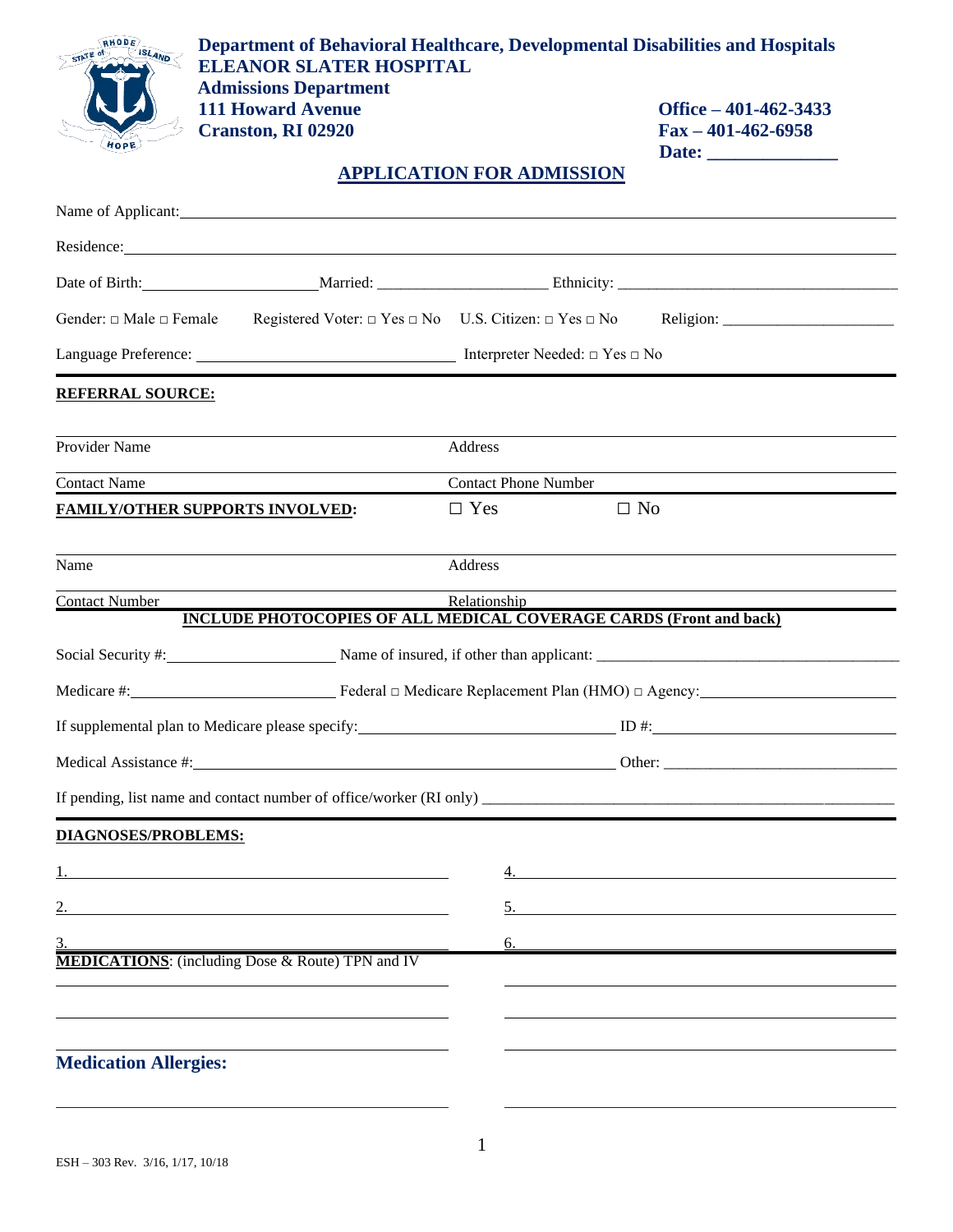| Clinical rationale for long-term hospitalization:                                                                   |                          |                                                                                                 |                                               |                      |                                                                                                                           |
|---------------------------------------------------------------------------------------------------------------------|--------------------------|-------------------------------------------------------------------------------------------------|-----------------------------------------------|----------------------|---------------------------------------------------------------------------------------------------------------------------|
|                                                                                                                     |                          |                                                                                                 |                                               |                      |                                                                                                                           |
|                                                                                                                     |                          |                                                                                                 |                                               |                      |                                                                                                                           |
|                                                                                                                     |                          |                                                                                                 |                                               |                      |                                                                                                                           |
| History of previous treatment and placements:                                                                       |                          |                                                                                                 |                                               |                      |                                                                                                                           |
|                                                                                                                     |                          |                                                                                                 |                                               |                      |                                                                                                                           |
|                                                                                                                     |                          |                                                                                                 |                                               |                      |                                                                                                                           |
|                                                                                                                     |                          |                                                                                                 |                                               |                      |                                                                                                                           |
| Describe alternative referrals made and the outcome:                                                                |                          |                                                                                                 |                                               |                      |                                                                                                                           |
|                                                                                                                     |                          |                                                                                                 |                                               |                      |                                                                                                                           |
|                                                                                                                     |                          |                                                                                                 |                                               |                      |                                                                                                                           |
|                                                                                                                     |                          |                                                                                                 |                                               |                      |                                                                                                                           |
| Anticipated discharge goal following long-term care: $\Box$ Home alone                                              |                          |                                                                                                 |                                               |                      | $\Box$ Assisted living<br>$\Box$ Nursing home                                                                             |
| $\Box$ Home with family                                                                                             | $\Box$ Group home        |                                                                                                 |                                               |                      |                                                                                                                           |
|                                                                                                                     |                          |                                                                                                 |                                               |                      |                                                                                                                           |
| <b>RECOMMENDED SERVICES:</b> To be completed by physician, nurse, or case manager – please check appropriate boxes. |                          |                                                                                                 |                                               |                      |                                                                                                                           |
|                                                                                                                     |                          |                                                                                                 |                                               |                      |                                                                                                                           |
| $\Box$ OT (Describe): $\Box$                                                                                        |                          | $\Box$ Skin / wound care:                                                                       |                                               |                      |                                                                                                                           |
| $\Box$ Speech (Describe):                                                                                           |                          |                                                                                                 |                                               |                      |                                                                                                                           |
|                                                                                                                     |                          |                                                                                                 |                                               |                      |                                                                                                                           |
| <b>ACCESS/OSTOMY</b>                                                                                                | <b>MEMORY</b>            |                                                                                                 | <b>COMMUNICATION</b>                          |                      | <b>SENSORY</b>                                                                                                            |
| $\Box$ NG/G/J Tube                                                                                                  | $\Box$ Normal            |                                                                                                 | $\Box$ Normal                                 |                      | $\Box$ Hearing impairment                                                                                                 |
| $\Box$ IV/IV access<br>$\Box$ Mildly impaired                                                                       |                          |                                                                                                 | $\Box$ Language barrier                       |                      | $\Box$ Vision Impairment                                                                                                  |
| $\Box$ Trach                                                                                                        |                          | $\Box$ Moderately impaired<br>$\Box$ Comprehends                                                |                                               |                      | <b>CONDITIONS</b>                                                                                                         |
| $\Box$ Ostomy                                                                                                       | $\Box$ Severely impaired |                                                                                                 | $\Box$ Able to relate needs                   |                      | $\Box$ Pressure sores/wound care                                                                                          |
|                                                                                                                     |                          |                                                                                                 | $\Box$ Aphasic/non-communicative              |                      | $\Box$ Contractures                                                                                                       |
| <b>Hospital Admission Team should be aware.</b>                                                                     |                          |                                                                                                 |                                               |                      | <b>BEHAVIORAL MANAGEMENT: Please attach a description of any particular management issues of which the Eleanor Slater</b> |
| $\Box$ SI<br>$\Box$ HI                                                                                              |                          | $\Box$ Treatment Non - Compliance                                                               |                                               | $\Box$ Behavior Plan |                                                                                                                           |
| $\Box$ Severe Affective Symptoms                                                                                    |                          |                                                                                                 | $\Box$ Medication Non - Compliance            |                      | $\Box$ Unresolved Psychosis                                                                                               |
| $\Box$ Cognitive Impairment                                                                                         |                          | $\Box$ AH $\Box$ VH $\Box$ PI $\Box$ Delusions<br>$\Box$ Restraints Needed $\Box$ Yes $\Box$ No |                                               |                      |                                                                                                                           |
| $\Box$ Physical Aggression $\Box$ Yes $\Box$ No                                                                     |                          |                                                                                                 | $\Box$ Verbal Aggression $\Box$ Yes $\Box$ No |                      | □Problematic Sexual Behaviors                                                                                             |

□ Cognitive capacity to make independent decisions □ Yes □ No □ Neurocognitive Testing □ Yes □ No

□ Need for single room; specify: \_\_\_\_\_\_\_\_\_\_\_\_\_\_\_\_\_\_\_\_\_\_\_\_\_\_\_\_ □ Other\_\_\_\_\_\_\_\_\_\_\_\_\_\_\_\_\_\_\_\_\_\_\_\_\_\_\_\_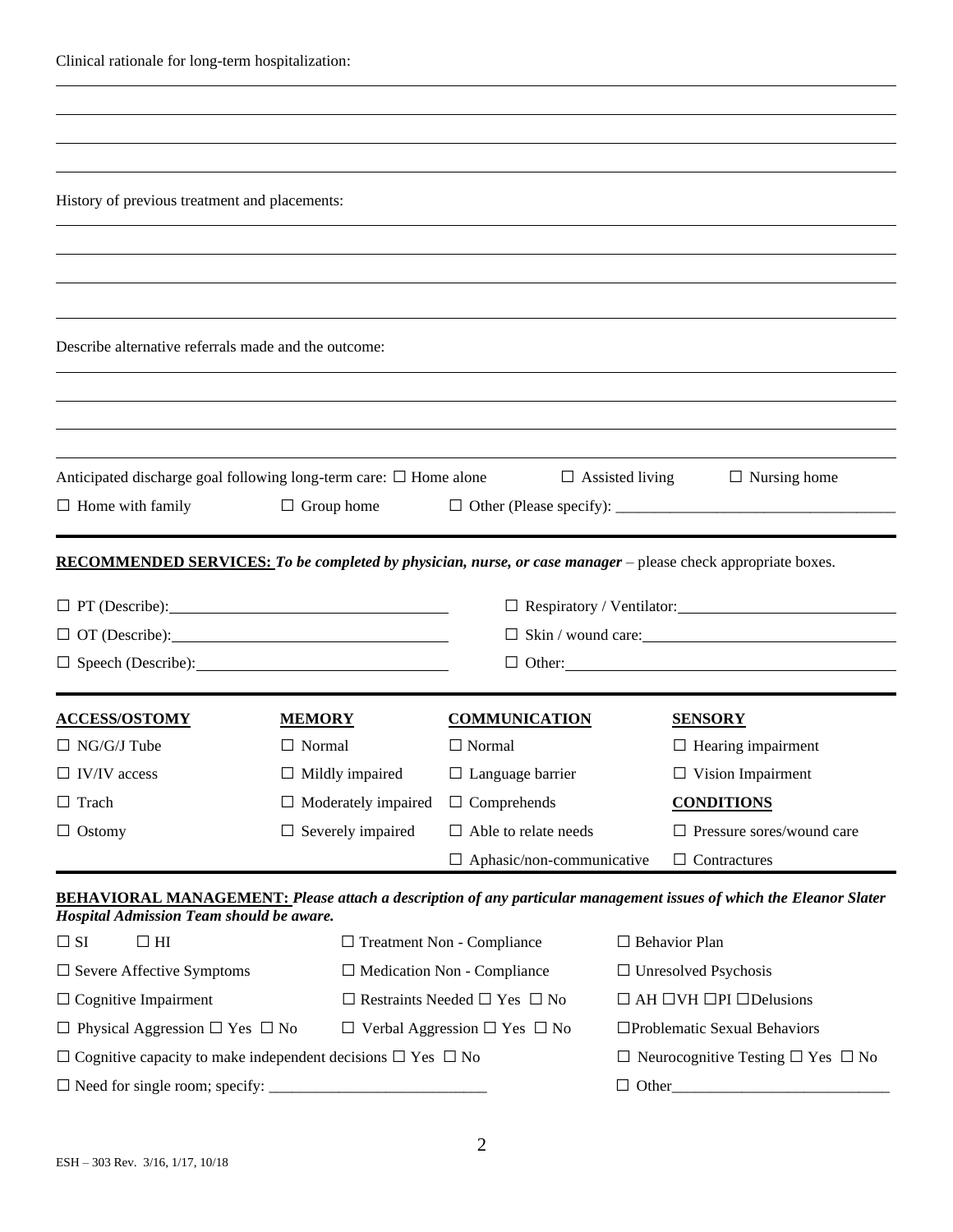# **INFECTION CONTROL:**

| $\Box$ MRSA | $\Box$ vre | $\Box$ ACTIVE TB | $\Box$ ESBL |
|-------------|------------|------------------|-------------|
|             |            |                  |             |

□ Special Isolation (Describe): \_\_\_\_\_\_\_\_\_\_\_\_\_\_\_\_\_\_\_\_\_\_\_\_\_\_\_\_\_\_\_\_\_\_\_\_\_\_\_\_\_\_\_\_\_\_\_\_\_\_\_\_\_\_\_\_\_\_\_\_\_\_\_\_\_\_\_\_\_\_\_\_\_\_\_\_\_\_\_\_\_\_

| <b>ADLs</b>                                                       | Independent                                                                                                          | Needs assistance     |                           | Unable                                                                                                               |  |
|-------------------------------------------------------------------|----------------------------------------------------------------------------------------------------------------------|----------------------|---------------------------|----------------------------------------------------------------------------------------------------------------------|--|
| <b>Transfers</b>                                                  | $\Box$                                                                                                               | $\Box$               |                           | $\Box$                                                                                                               |  |
| Ambulation                                                        | $\Box$                                                                                                               | □                    |                           | □                                                                                                                    |  |
| Ambulation with device                                            | $\Box$                                                                                                               | □                    |                           | □                                                                                                                    |  |
| Wheelchair                                                        | $\Box$                                                                                                               | □                    |                           | $\Box$                                                                                                               |  |
| Bathe self                                                        | Ш                                                                                                                    | Ш                    |                           | $\Box$                                                                                                               |  |
| Dress self                                                        | П                                                                                                                    | $\Box$               |                           | ΙI                                                                                                                   |  |
| Feed self                                                         | Ш                                                                                                                    | Ш                    |                           | $\perp$                                                                                                              |  |
| Toilet self                                                       | $\Box$                                                                                                               | $\Box$               |                           | $\Box$                                                                                                               |  |
| <b>CONTINENCE</b>                                                 | $\Box$ Continent                                                                                                     |                      |                           |                                                                                                                      |  |
| <b>FOOD &amp; FLUID INTAKE:</b>                                   | $\Box$ Excellent                                                                                                     | $\Box$ Fair          | $\Box$ Good               | $\Box$ Poor                                                                                                          |  |
| Diet:                                                             | WEIGHT: ________________                                                                                             |                      |                           | <u> 1989 - Johann Stein, mars an deutscher Stein und der Stein und der Stein und der Stein und der Stein und der</u> |  |
| <b>EQUIPMENT:</b>                                                 |                                                                                                                      |                      |                           |                                                                                                                      |  |
|                                                                   |                                                                                                                      |                      |                           |                                                                                                                      |  |
|                                                                   |                                                                                                                      |                      |                           |                                                                                                                      |  |
|                                                                   |                                                                                                                      |                      |                           |                                                                                                                      |  |
| <b>LEGAL INVOLVEMENT:</b> Attach copies of all legal documents.   |                                                                                                                      |                      |                           |                                                                                                                      |  |
| Living Will:                                                      |                                                                                                                      | $\Box$ Yes $\Box$ No |                           | Civil Court Certified: $\Box$ Inpatient $\Box$ Outpatient                                                            |  |
|                                                                   | History of court involvement: $\Box$ Yes $\Box$ No<br>Durable Power of Attorney for Healthcare: $\Box$ Yes $\Box$ No |                      |                           |                                                                                                                      |  |
| Petition for Instruction:                                         |                                                                                                                      | $\Box$ Yes $\Box$ No |                           |                                                                                                                      |  |
|                                                                   |                                                                                                                      |                      |                           |                                                                                                                      |  |
|                                                                   |                                                                                                                      |                      |                           |                                                                                                                      |  |
|                                                                   |                                                                                                                      |                      |                           | DOCUMENTATION CHECKLIST: PLEASE ATTACH ALL THAT APPLY. A MINIMUM OF ONE MONTH OF                                     |  |
| FAXED TO 401-462-6958.                                            |                                                                                                                      |                      |                           | PROGRESS NOTES REQUESTED. ALL DOCUMENTS INCLUDING THE COMPLETED APPLICATION SHOULD BE                                |  |
| $\Box$ Physician progress notes                                   | $\Box$ Tests/diagnostics                                                                                             |                      | $\Box$ Medication profile | $\Box$ Nursing progress notes                                                                                        |  |
| $\Box$ Initial Psychiatric Assessment $\Box$ History and Physical |                                                                                                                      |                      | $\Box$ Therapy Notes      | $\Box$ Behavior Plan                                                                                                 |  |